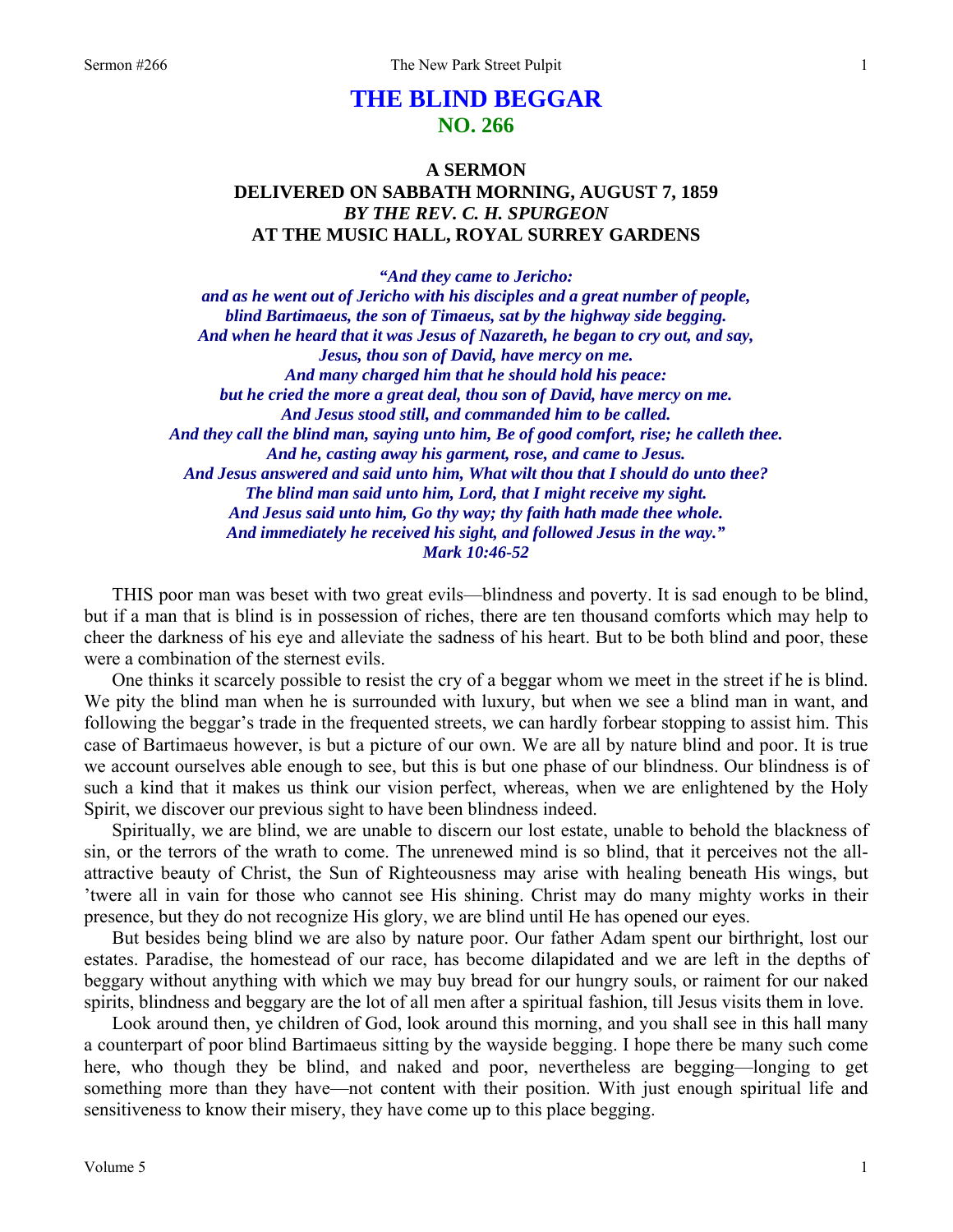Oh that while Jesus passes by this day they may have faith to cry aloud to Him for mercy! Oh may His gracious heart be moved by their thrilling cry, "Jesus thou Son of David, have mercy on me!" Oh may He turn and give sight unto such, that they may follow Him and go on their way rejoicing!

This morning I shall address myself most particularly to the poor and blind souls here today. The poor blind man's faith described in this passage of Scripture is a fit picture of the faith which I pray God you may be enabled to exert to the saving of your souls.

We shall notice *the origin of his faith, how his faith perceived its opportunity when Jesus passed by,*  we shall *listen to his faith while it cries and begs,* we shall *look upon his faith while it leaps in joyous obedience to the divine call,* and then we shall *hear his faith in describing his case,* "Lord, that I might receive my sight," and I trust we shall be enabled to rejoice together with this poor believing man, when his sight is restored, as we see him in the beauty of thankfulness and gratitude follow Jesus in the way.

**I.** First then, we shall note THE ORIGIN OF THIS POOR BLIND MAN'S FAITH.

He had faith, for it was his faith which obtained for him his sight. Now, where did he get it? We are not told in this passage how Bartimaeus came to believe Jesus to be the Messiah, but I think we may very fairly risk a conjecture. It is quite certain that Bartimaeus did not come to believe in Christ from what he saw. Jesus had worked many miracles, many eyes had seen and many hearts had believed because of what they saw.

Bartimaeus also believed, but certainly not as the result of his eyesight, for he was stone-blind. No ray of light had ever burst into his soul, he was shut up in thick darkness and could see nothing. How then was it that he came to believe? It certainly could not have been because he had traveled much through the country, for blind men stay at home, they care not to journey far. There is nothing they can see. However fair the landscape, they cannot drink it in with their eyes; whatever lovely spots others may behold, there are no attractions for their blank survey. They therefore stay at home.

And especially a mendicant like this, how should he travel? He would be perhaps unknown out of the city in which his father Timaeus had lived—even Jericho. He could not move the heart of strangers to charity, nor would he be likely to find a guide to conduct him throughout the dreary miles of that land. He would be almost necessarily a poor blind stay-at-home.

Then how did he acquire his faith? I think it might be in this fashion. On the nearest bank he could find outside Jericho, he sat begging in the sunlight, for blind men always love to bask in the sun. Though they see nothing, there is a kind of glimmering that penetrates the visual organ, and they rejoice in it. At least they feel the heat of the great orb of day if they see not his light. Well, as he sat there, he would hear the passers-by talking of Jesus of Nazareth, and as blind men are usually inquisitive, he would ask them to stay and tell him the story—some tale of what Jesus had done, and they would tell him how He raised the dead, and healed the leper, and he would say, "I wonder if He can give sight to the blind."

And one day it came to pass that he was told Jesus had restored to sight a man who had been born blind. This indeed was the great master-story that the world has to tell, for it had never been so known before in Israel, that a man who had been born blind should have his eyes opened. I think I see the poor man as he hears the story, he drinks it in, claps his hands and cries, "Then there is yet hope for me. Mayhap, the Prophet will pass this way, and if He does, oh I will cry to Him, I will beg Him to open my eyes too, for if the worst case has been cured, then surely mine may be."

Many and many a day as he sat there, he would call to the passer-by again, and would say, "Come, tell me the story of the man that was born blind and of Jesus of Nazareth that opened his eyes," and perhaps he would even get tiresome, as blind men are wont. He must hear the story told him a hundred times over, and always would there be a smile on the poor fellow's face when he heard the refreshing narrative. It never could be told too often, for he loved to hear it.

To him it was like a cool refreshing breeze in the heat of a burning sun. "Tell it me, tell it me, tell it me again," said he—"the sweet story of the man that opened the eyes of the blind." And I think as he sat all alone, and unable to divert his mind with many things, he would always keep his heart fixed on that

2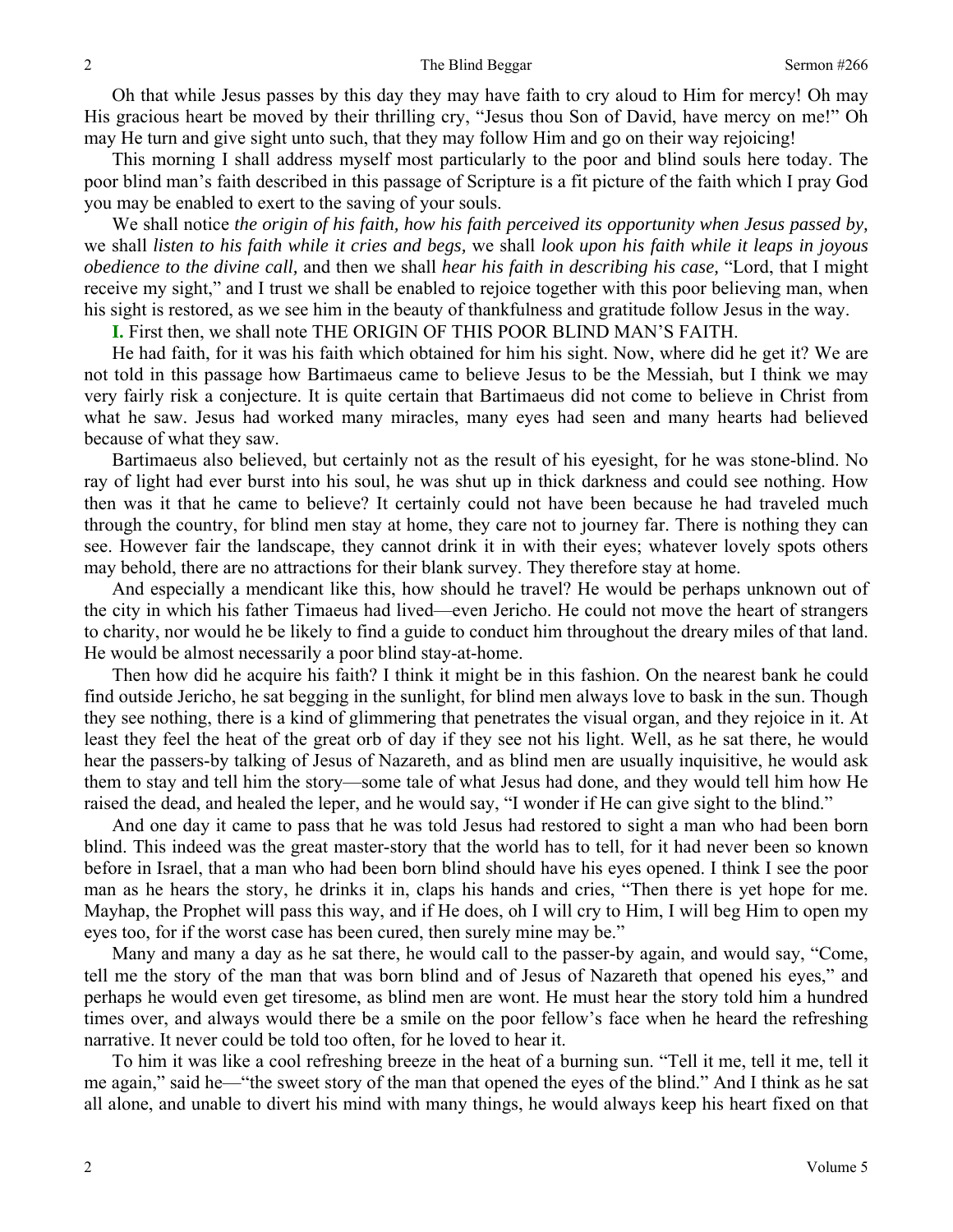### Sermon #266 The Blind Beggar

one narrative, and turn it over, and over, and over again, till in his daydreams he would half think he could see, and sometimes almost imagine that his own eyes were going to be opened too.

Perhaps on one of those occasions, as he was turning this over in his mind, some text of Scripture he had heard in the synagogue occurred to him, he heard that Messiah should come to open the eyes of the blind, and quick in thought, having better eyes within than he had without, he came at once to the conclusion that the man who could open the eyes of the blind was none other than the Messiah, and from that day he was a secret disciple of Jesus.

He might have heard Him scoffed at, but *he* did not scoff. How could he scoff at one who had opened the eyes of the blind? He might have heard many a passer-by reviling Christ, and calling Him an impostor, but *he* could not join in the reviling. How could He be a deceiver who gave sight to poor blind men? I fancy this would be the cherished dream of his life.

And perhaps for the two or three years of the Savior's ministry, the one thought of the poor blind man would be, "Jesus of Nazareth opened the eyes of one who was blind." That story which he had heard led him to believe Jesus must be the predicted Messiah.

Now, O you spiritually blind, you spiritually poor, how is it you have not believed in Christ? You have heard the wondrous deeds which He has done, "Faith cometh by hearing." You have understood how one after another has been pardoned and forgiven, you have stood in the house of God and listened to the confession of the penitent and the joyous shout of the believer, and yet you believe not. You have journeyed up year after year to the sanctuary of God, and you have heard many stories—many a glorious narrative of the pardoning power of Christ, and how is it, O you spiritually blind, that you have never thought on Him? Why is it you have not turned this over and over in your minds?

"This man receiveth sinners, and will He not receive me?" How is it that you have not recollected that He who put away the sin of Paul and Magdalene can put away yours also? Surely, if but one story told into the ear of the poor blind man could give him faith, if his faith came but by one hearing, how is it that though you have heard many times that there is no salvation without faith in Christ, and listened to many an earnest appeal, yet you have not believed?

Yet, it may be I have among these poor blind men some here today who are simply believing. You have never yet laid hold of faith, but still in the depths of your soul there is a something which says, "Yes, He is able to save me, I know He hath power to forgive," and sometimes the voice speaks a little louder and it cheers your heart with a thought like this, "Go to Him, He will not cast you away, He has never cast out one yet who did venture upon His power and goodness."

Well, my dear hearer, if you are in this plight, you are happy, and I am a happy man to have the privilege of addressing you—it shall not be long ere the faith within you, which has been born by hearing, shall acquire strength enough to exercise itself to gain the blessing. That is the first thing—the origin of the faith of poor blind Bartimaeus, it doubtless came by hearing.

**II.** Now, in the next place, we shall notice his faith in ITS QUICKNESS AT GRASPING THE GRACIOUS OPPORTUNITY.

Jesus had been through Jericho, and as He went into the city there was a blind man standing by the way, and Jesus healed *him*. Bartimaeus however seems to have resided at the other side of Jericho, therefore he did not get a blessing till Christ was about to leave it. He is sitting down upon his customary spot by the wayside where some friend has left him, that he might remain there all day and beg, and he hears a great noise and trampling of feet, he wonders what it is, and he asks a passer-by what is that noise? "Why all this tumult?"

And the answer is, "Jesus of Nazareth passes by." That is but small encouragement, yet his faith had now arrived at such a strength that this was quite enough for him, that Jesus of Nazareth passeth by. Unbelief would have said, "He passes by, there is no hearing for you, He passes by, there is no hope of mercy, He is about to leave, and He takes no notice of you."

Why, if you and I needed encouragement, we should want Christ to stand still, we should need that some one should say, "Jesus of Nazareth is standing still and looking for you," ay, but this poor man's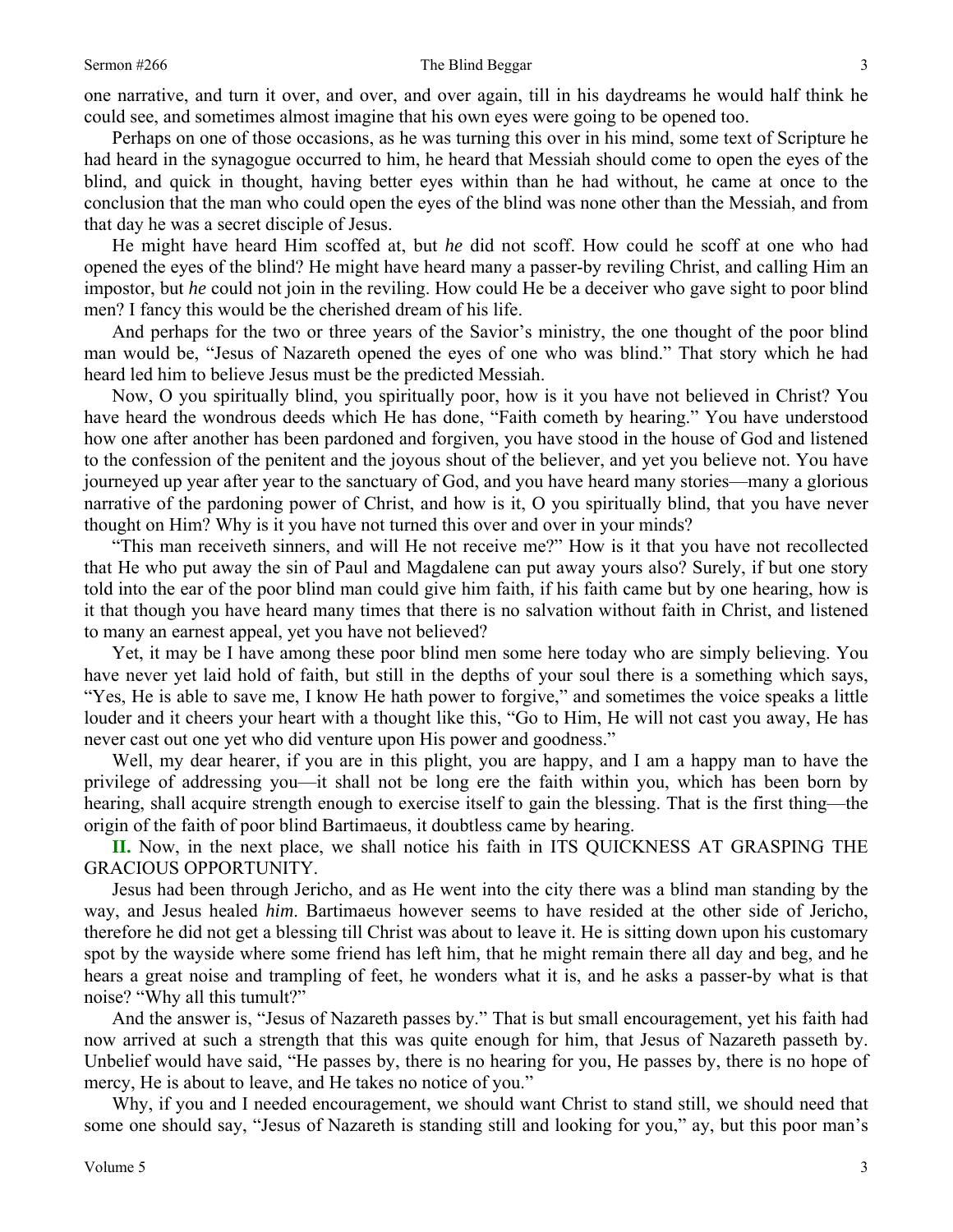faith was of such a character that it could feed on any dry crust on which our puny little faith would have starved. He was like that poor woman, who when she was repulsed, said, "Truth, Lord, I am but a dog, yet the dogs eat the crumbs which fall from the master's table." He only heard "Jesus of Nazareth passeth by," but that was enough for him.

It was a slender opportunity. He might have reasoned thus with himself, "Jesus is passing by, He is just going out of Jericho, surely He cannot stay, now that He is on a journey." No, rather did he argue thus with himself, "If He is going out of Jericho, so much the more reason that I should stop Him, for this may be my last chance!" And therefore, what unbelief would argue as a reason for stopping his mouth did but open it the wider.

Unbelief might have said, "He is surrounded by a great multitude of people, He cannot get at you. His disciples are round about Him too, He will be so busy in addressing them that He will never regard your feeble cry." "Ay," said he, "so much the greater reason then that I should cry with all my might," and he makes the very multitude of people become a fresh argument why he should shout aloud, "Jesus of Nazareth have mercy upon me." So, however slender the opportunity, yet it encouraged him.

And now my dear hearers, we turn to you again. Faith has been in your heart perhaps for many a day, but how foolish have you been, you have not availed yourself of encouraging opportunities as you might have done. How many times has Christ not only passed by, but stopped and knocked at your door, and stood in your house. He has wooed and invited you, and yet you would not come, still trembling and wavering, you dare not exercise the faith you have, and risk the results and come boldly to Him.

He has stood in your streets—"Lo these many years," till the poor blind man's hair would have turned grey with age. He is standing in the street today—today He addresses you and says, "Sinner, come to me and live." Today is mercy freely presented to you, today is the declaration made— "Whosoever will, let him come and take of the water of life freely."

Poor unbelieving heart will you not, dare you not take advantage of the encouragement to come to Him? Your encouragements are infinitely greater than those of this poor blind man, let them not be lost upon you. Come now, this very moment, cry aloud to Him now, ask Him to have mercy upon you, for now He not only passes by, but He presents Himself with outstretched arms and cries, "Come unto me, and I will give you rest, and life, and salvation."

Such was the encouragement of this man's faith, and I pray that something in the service of this morning might give encouragement to some poor Bartimaeus, who is sitting or standing here.

**III.** In the third place, having noticed how the faith of the blind man discovered and seized upon this opportunity, the passing by of the gracious Savior, we have TO LISTEN TO THE CRY OF FAITH.

The poor blind man sitting there is informed that *it is* Jesus of Nazareth. Without a moment's pause or ado, he is up and begins to cry—"Thou Son of David, have mercy upon me—thou Son of David, have mercy on me." But Jesus is in the middle of a fair discourse, and His hearers like not that He should be interrupted—"Hold your tongue, blind man. Begone! He cannot attend to you."

Yet what does the narrative say about him? "He cried the more a great deal," not only cried he more, but he cries a *great deal more*. "Thou Son of David, have mercy on me." "Oh," says Peter, "do not interrupt the Master, what are you so noisy for?" "Thou Son of David, have mercy on me," he repeats it again.

"Remove him," says one, "he interrupts the whole service, take him away," and so they tried to move him, yet he cries the more vigorously and vehemently, "Thou Son of David, have mercy on me— Thou Son of David, have mercy on me." I think we hear his shout. It is not to be imitated, no *artiste* could throw into an utterance such vehemence or such emotion as this man would cast into it—"Thou Son of David, have mercy on me."

Every word would tell, every syllable would suggest an argument, there would be the very strength, and might, and blood, and sinew of that man's life cast into it, he would be like Jacob wrestling with the angel, and every word would be a hand to grasp Him that He might not go. "Thou Son of David, have mercy on me."

4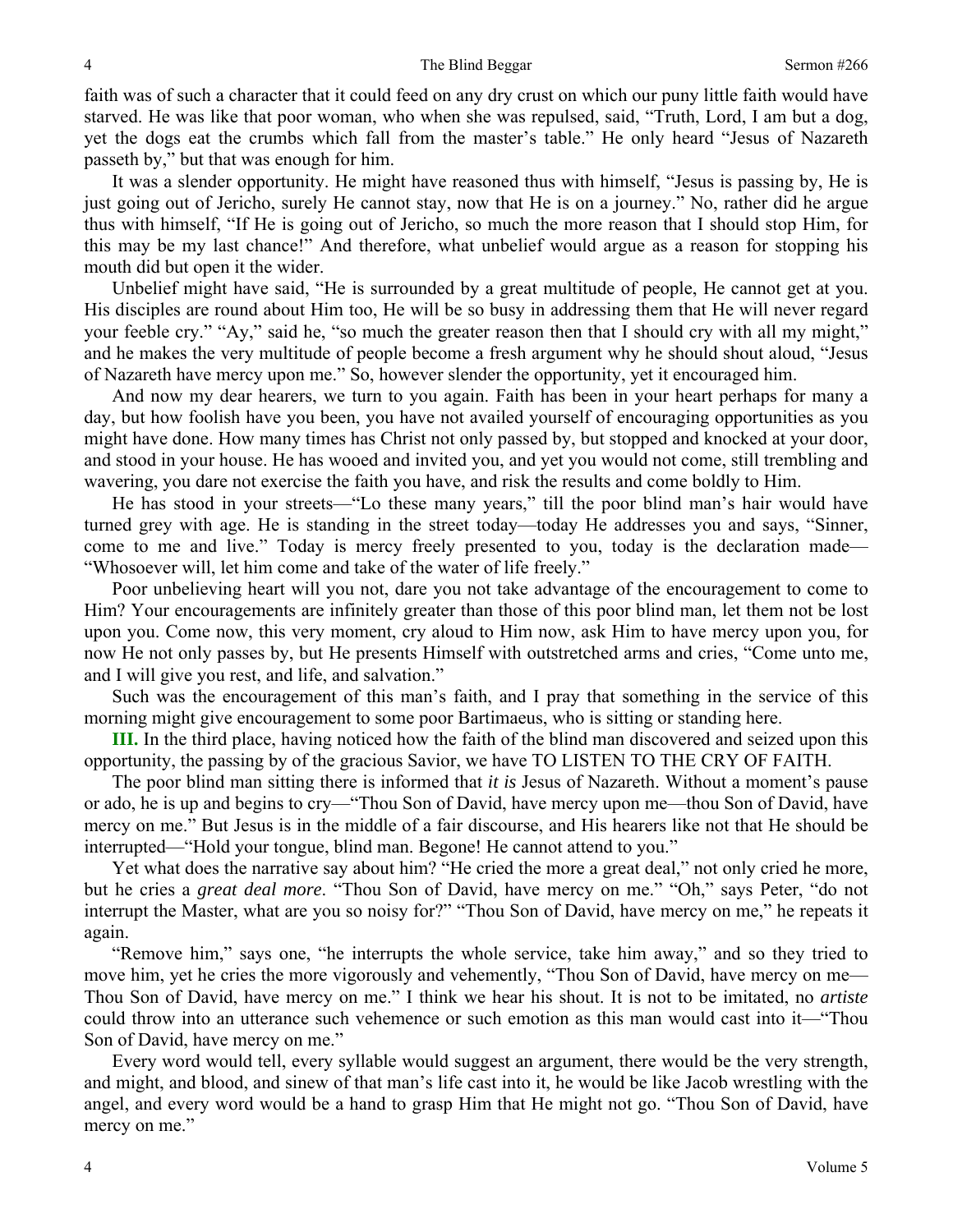We have here a picture of the power of faith. In every case, sinner, if you would be saved, your faith must exercise itself in crying. The gate of heaven is to be opened only in one way, by the very earnest use of the knocker of prayer. You cannot have your eyes opened until your mouth is opened. Open your mouth in prayer, and He shall open your eyes to see, so shall you find joy and gladness.

Mark you, when a man has faith in the soul and earnestness combined with it, he will pray indeed. Call you not those things prayers that you hear read in the churches. Imagine not that those orations are prayers that you hear in our prayer meetings. Prayer is something nobler than all these. That is prayer, when the poor soul in some weighty trouble, fainting and athirst, lifts up its streaming eyes, and wrings its hands, and beats its bosom, and then cries, "Thou Son of David, have mercy on me."

Your cold orations will never reach the throne of God. It is the burning lava of the soul that has a furnace within—a very volcano of grief and sorrow—it is that burning lava of prayer that finds its way to God. No prayer ever reaches God's heart which does not come from our hearts. Nine out of ten of the prayers which you listen to in our public services have so little zeal in them, that if they obtained a blessing it would be a miracle of miracles indeed.

My dear hearers, are you now seeking Christ in earnest prayer? Be not afraid of being too earnest or too persevering. Go to Christ this day, agonize and wrestle with Him, beg Him to have mercy on you, and if He hear you not, go to Him again, and again, and again. Seven times a day call upon Him, and resolve in your heart that you will never cease from prayer till the Holy Ghost has revealed to your soul the pardon of your sin.

When once the Lord brings a man to this resolve, "I will be saved. If I perish, I will still go to the throne of grace and perish only there," that man cannot perish. He is a saved man, and shall see God's face with joy. The worst of us is, we pray with a little spasmodic earnestness and then we cease. We begin again, and then once more the fervor ceases and we leave off our prayers.

If we would get heaven, we must carry it not by one desperate assault, but by a continuous blockade. We must take it with the red hot shot of fervent prayer. But this must be fired day and night, until at last the city of heaven yields to us. The kingdom of heaven suffereth violence, and the violent must take it by force. Behold the courage of this man. He is hindered by many, but he will not cease to pray. So if the flesh, the devil, and your own hearts should bid you cease your supplication, never do so, but so much the more a great deal cry aloud, "Thou Son of David have mercy on me."

I must observe here the simplicity of this man's prayer. He did not want a liturgy or a prayer book on this occasion. There was something he needed, and he asked for that. When we have our needs at hand they will usually suggest the proper language.

I remember a remark of quaint old Bunyan, speaking of those who make prayers for others, "The apostle Paul said he knew not what to pray for, and yet," says he, "there are many infinitely inferior to the apostle Paul, who can write prayers, who not only know what to pray for and how to pray, but who know how other people should pray, and not only that, but who know how they ought to pray from the first day of January to the last of December."

We cannot dispense with the fresh influence of the Holy Spirit suggesting words in which our needs may be couched, and as to the idea that any form of prayer will ever suit an awakened and enlightened believer, or will ever be fit and proper for the lips of a penitent sinner—I cannot imagine it. This man cried from his heart, the words that came first—the simplest which could possibly express his desire— "Thou Son of David, have mercy on me." Go and do you likewise you poor blind sinner, and the Lord will hear you, as He did Bartimaeus.

High over the buzz and noise of the multitude, and the sound of the trampling of feet is heard a sweet voice, which tells of mercy, and of love, and of grace. But louder than that voice is heard a piercing cry—a cry repeated many and many a time—which gathers strength in repetition, and though the throat that utters it is hoarse, yet does the cry wax louder and louder, and stronger still—"Jesus, thou Son of David, have mercy on me."

5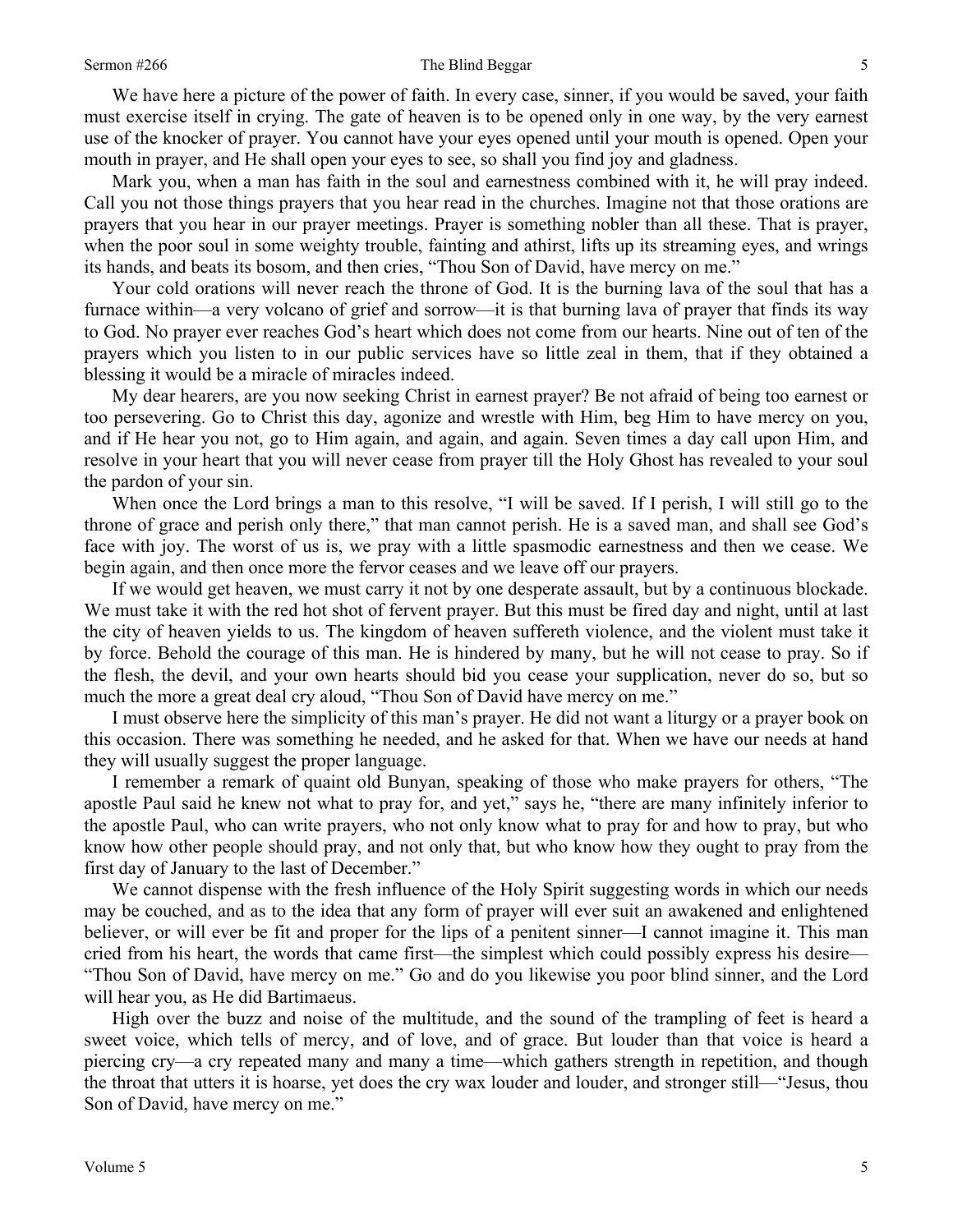The Master stops. The sound of misery in earnest to be relieved can never be neglected by Him. He looks around, there sits Bartimaeus. The Savior can see him, though he cannot see the Savior, "Bring him hither to me," saith He, "Let him come to me, that I may have mercy on him." And now, they who had bidden him hold his clamor change their note, and gathering around him they say, "Be of good cheer, rise, he calleth thee."

Ah, poor comforters! they would not soothe him when he needed it. What cared he now for all they had to say? The Master had spoken, that was enough, without their officious assistance. Nevertheless they cry, "Arise, he calleth thee," and they lead him, or are about to lead him, to Christ, but he needs no leading, pushing them aside he hurls back the garment in which he wrapped himself by night—no doubt, a ragged one—and casting that away, the blind man seems as if he really saw at once. The sound guides him, and with a leap, leaving his cloak behind him, waving his hands for very gladness, there he stands in the presence of Him who shall give him sight.

**IV.** We pause here to observe HOW EAGERLY HE OBEYED THE CALL.

The Master had but to speak, but to stand still, and command him to be called, and he comes. No pressure is needed. Peter need not pull him by one arm, and John by the other. No, he leaps forward, and is glad to come. "He calleth me, and shall I stand back?"

And now, my dear hearers, how many of you have been called under the sound of the ministry, and yet you have not come? Why is it? did you think that Christ did not mean it when He said—"Come unto me all ye who labour and are heavy laden, and I will give you rest"? Why is it that you still keep on at your labors, and are still heavy laden? Why do you not come? Oh, come! Leap to Him that calleth thee!

I pray you cast away the raiment of your worldliness, the garment of your sin. Cast away the robe of your self-righteousness, and come, come away. Why is it that I bid you? Surely if you will not come at the Savior's bidding, you will not come at mine. If your own stern necessities do not make you attend to His gracious call, surely nothing I can say can ever move you.

O my poor blind brothers and sisters! you who cannot see Christ to be your Savior, you who are full of guilt and fear, He calleth you—

### *"Come ye weary, heavy laden, Lost and ruined by the fall."*

Come ye that have no hope, no righteousness, ye outcast, ye desponding, ye distressed, ye lost, ye ruined, come! Come! Today. Whoever will, in your ears today does mercy cry, "Arise, he calleth *thee!"* O Savior! call Ye them effectually. Call now, let the Spirit speak.

O Spirit of the living God, bid the poor prisoner come, and let him leap to loose his chains. I know that which kept me a long time from the Savior was the idea that He had never called me, and yet when I came to Him, I discovered that long ere that He had invited me, but I had closed my ear, I thought surely He had invited everyone else to Him, but I must be left out, the poorest and the vilest of them all.

O sinner! if such be your consciousness, then you are one to whom the invitation is specially addressed. Trust Him now, just as you are, with all your sins about you, come to Him and ask Him to forgive you, plead His blood and merits, and you cannot, shalt not plead in vain.

**V.** We proceed towards the conclusion. The man has come to Christ, let US LISTEN TO HIS SUIT.

Jesus, with loving condescension takes him by the hand and in order to test him, and that all the crowd might see that he really knew what he wanted, Jesus said to him—"What wilt thou that I should do unto thee?" How plain the man's confession, not one word too many, he could not have said it in a word less—"Lord that I might receive my sight." There was no stammering here, no stuttering, and saying, "Lord I hardly know what to say." He just told it at once—"Lord that I might receive my sight."

Now if there be a hearer in this house who has a secret faith in Christ, and who has heard the invitation this morning, let me beseech you go home to your chamber, and there, kneeling by your bedside, by faith picture the Savior saying to you—"What wilt thou that I should do unto thee?" Fall on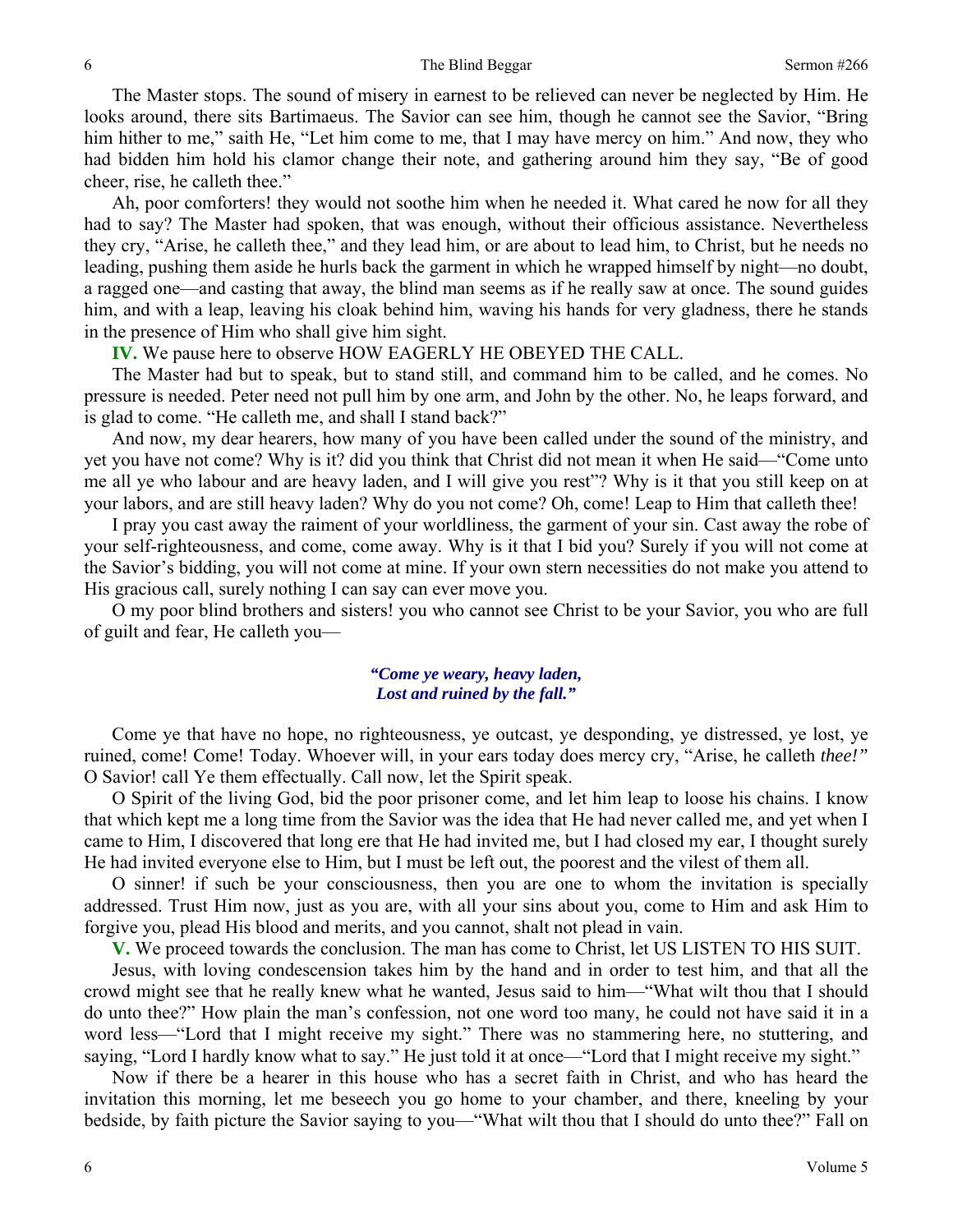#### Sermon #266 The Blind Beggar

your knees, and without hesitation tell Him all, tell Him you are guilty and you desire that He would pardon you. Confess your sins, keep none of them back. Say, "Lord, I implore Thee pardon my drunkenness, my profanity, or whatever it may be that I have been guilty of," and then still imagine you hear Him saying—"What wilt thou that I should do unto thee?"

Tell Him, "Lord I would be kept from all these sins in the future. I shall not be content with being pardoned, I want to be renewed," tell Him you have a hard heart, ask Him to soften it; tell Him you have a blind eye, and you cannot see your interest in Christ. Ask Him to open it, confess before Him you are full of iniquity and prone to wander, ask Him to take your heart and wash it, and then to set it upon things above, and suffer it no longer to be fond of the things of earth.

Tell Him plainly, make a frank and full confession in His presence, and what if it should happen, my dear hearer, that this very day, while you are in your chamber, Christ should give you the touch of grace, put your sins away, save your soul, and give you the joy to know that you are now a child of God, and a heir of heaven. Imitate the blind man in the explicitness and straight-forwardness of his confession and his request—"Lord, that I might receive my sight."

Once again, how cheering the fact, the blind man had no sooner stated his desire than immediately he received his sight. Oh! how he must have leaped in that moment! What joys must have rushed in upon his spirit! He saw not the men as trees walking, but he received his sight at once, not a glimmer, but a bright full burst of sunlight fell upon his benighted eyeballs.

Some persons do not believe in instantaneous conversions, nevertheless they are facts. Many a man has come into this hall with all his sins about him, and ere he has left it has felt his sins forgiven. He has come here a hardened reprobate, but he has gone away from that day forth to lead a new life, and walk in the fear of God.

The fact is, there are many conversions that are gradual, but regeneration after all, at least in the part of it called "quickening," must be instantaneous, and justification is given to a man as swiftly as the flash of lightning. We are full of sin one hour, but it is forgiven in an instant, and sins, past, present, and to come, are cast to the four winds of heaven in less time than the clock takes to beat the death of a second. The blind man saw immediately.

And now what would you imagine this man would do as soon as his eyes were opened. Has he a father, will he not go to see him? Has he a sister or a brother, will he not long to get to his household? Above all, has he a partner of his poor blind existence, will he not seek her out to go and tell her that now he can behold the face of one who has so long loved and wept over him? Will he not now want to go and see the temple, and the glories of it? Does he not now desire to look upon the hills and all their beauties, and behold the sea and its storms and all its wonders?

No, there is but one thing that poor blind man now longs for—it is that he may always see the man who has opened his eyes. "He followed Jesus in the way." What a beautiful picture this is of a true convert. The moment his sins are forgiven, the one thing he wants to do is to serve Christ.

His tongue begins to itch to tell somebody else of the mercy he has found. He longs to go off to the next shop and tell some work fellow that his sins are all pardoned. He cannot be content. He thinks he could preach now. Put him in the pulpit, and though there were ten thousand before him, he would not blush to say, "He hath taken me out of the miry clay, and out of the horrible pit, and set my feet upon a rock, and put a new song into my mouth and established my goings."

All he now asks is, "Lord, I would follow Thee whithersoever Thou goest. Let me never lose Thy company. Make my communion with Thee everlasting. Cause my love to increase. May my service be continual, and in this life may I walk with Jesus, and in the world to come all I ask is that I may live with Him."

You see the crowd going along now. Who is that man in the midst with face so joyous? Who is that man who has lost his upper garment? See he wears the dress of a beggar. Who is he? You would not think there is any beggary about him, for his steps are firm and his eyes glisten and sparkles, and